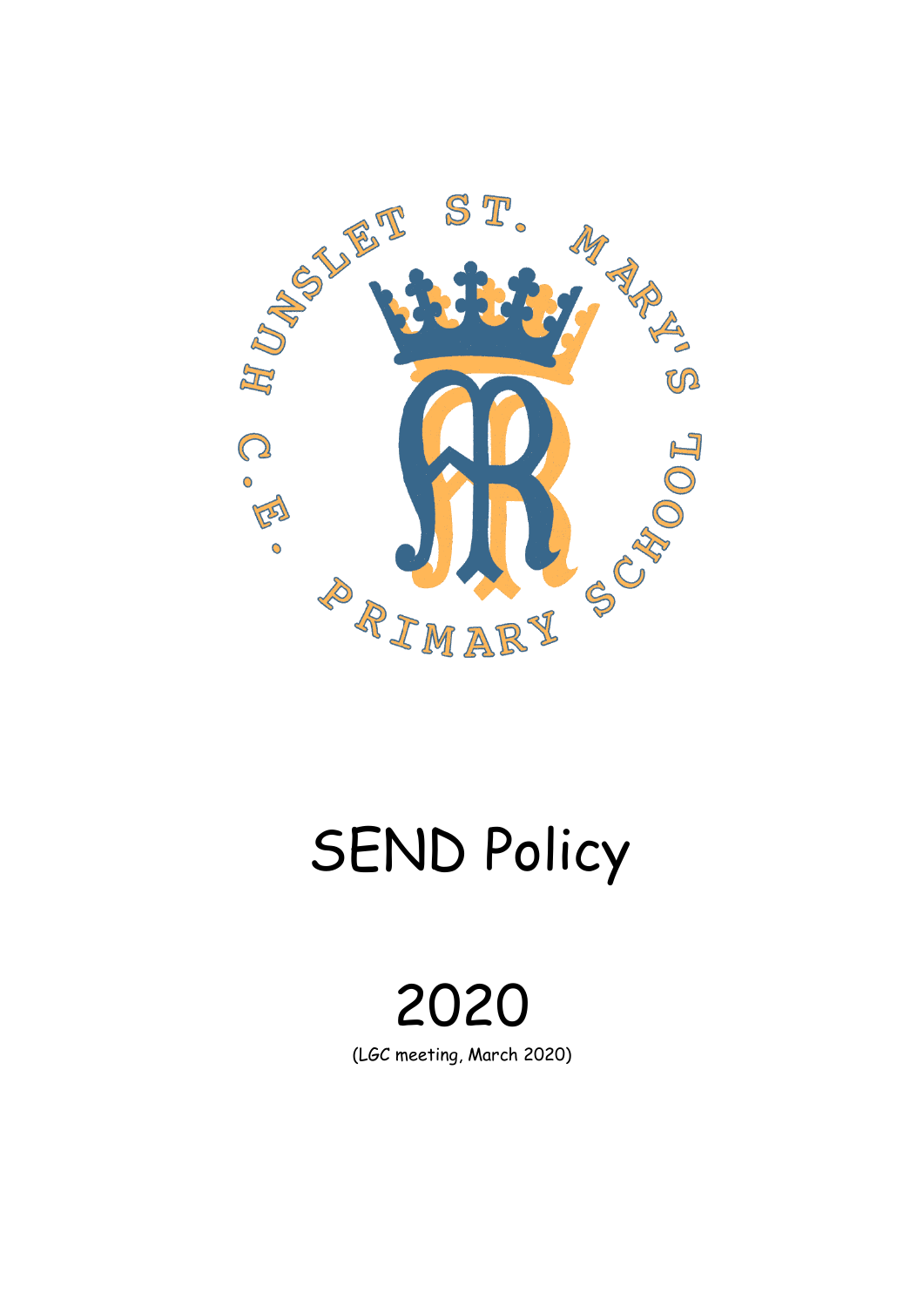# **Policy Aims**

At St. Mary's C. of E. Primary Academy we are committed to:

- Giving all pupils equal opportunities to fulfil their potential in every area of the curriculum regardless of race, gender or ability.
- Implementing the Code of Practice for Special Educational Needs.
- Ensuring that each member of staff recognises and accepts professional responsibility for meeting pupil's individual needs.
- Continually improving our procedures for identifying, assessing and providing for those pupils with SEN.
- Ensuring progression and continuity both within and between schools,
- Involving parents in discussions relating to their child's SEN and the provision for those needs.
- Working in close co-operation with other appropriate professionals and agencies.
- Allocating an appropriate proportion of the school's resources in order to meet the individual needs of pupils.
- Seeking external specialist advice and support if the teaching expertise within the school has not enabled the child to make sufficient progress

# **Roles and Responsibilities**

**No child is to be refused admission on the grounds of SEN as long as the placement is appropriate to the child's needs, while also compatible with the interests of other children and with the efficient use of the SEN resources.**

# **Governors**

Governors have important responsibilities in relation to children with SEN. Under the1981 Education Act they must appoint a 'responsible person' to ensure that proper provision is made for children on the school roll with SEN. This governor acts as a link between the governing body and the headteacher. Parents will need to know the name of the 'responsible person' and how he or she can be contacted.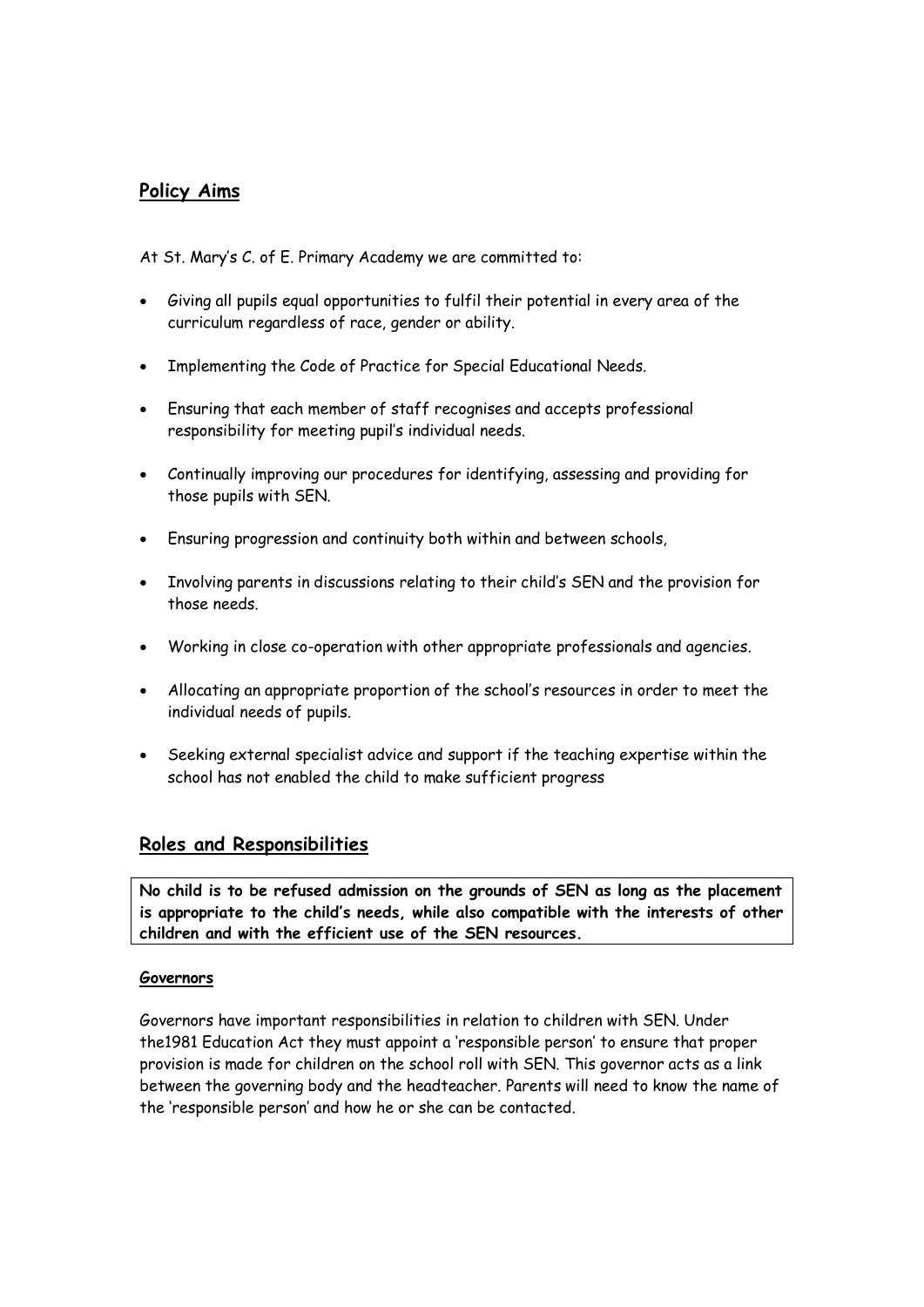The governors sub-committee with responsibility for Inclusion for the year 2020-2021 is:

# *Full LGC via chair*

# This can be contacted via the school office.

In fulfilling their general duties in relation to the provision made by the school, he governing body need to be satisfied that:

- The school has written a special needs policy which they have approved.
- The policy is reviewed annually at the end of the Autumn Term.
- The school has a co-ordinator for SEN.
- The school has procedures to identify and assess the needs of those pupils with learning difficulties who require some special provision.
- An appropriate proportion of the school's resources are allocated to meet identified individual needs.
- The school is implementing the correct procedure for the annual review of statements for those children at Stage 5 of the Code of Practice.
- The Governor for SEN meets annually with the SENCO to review the SEN Action Plan.

# **The Headteacher**

The Head Teacher has responsibility for:

- Ensuring that the SEN policy is implemented.
- Providing facilities and time for INSET relevant to SEN.
- Ensuring that the procedures in the Code of Practice are properly implemented..
- Attending Annual Review meetings for statemented/EHCP pupils.
- Attending Planning and Review meetings with the SENCO and other professionals.

# **The Teaching Staff**

Class teachers have responsibility for:

- Teaching the range of pupils within their class effectively across the curriculum areas.
- Identifying children who are causing concern, who may have SEN.
- Completing documentation in conjunction with the SENCO.
- Keeping accurate and detailed records.
- Putting into place special arrangements for children with SEN.
- Keeping parents informed of their child's progress, any concerns and actions to be taken.
- Discussing children's Individual Education Plans (IEP's) with their parents, particularly with reference to how parents can help at home.
- Working alongside the SENCO to write and implement IEP's for children in their class who receive School Support or Support Plus in line with the revised Code of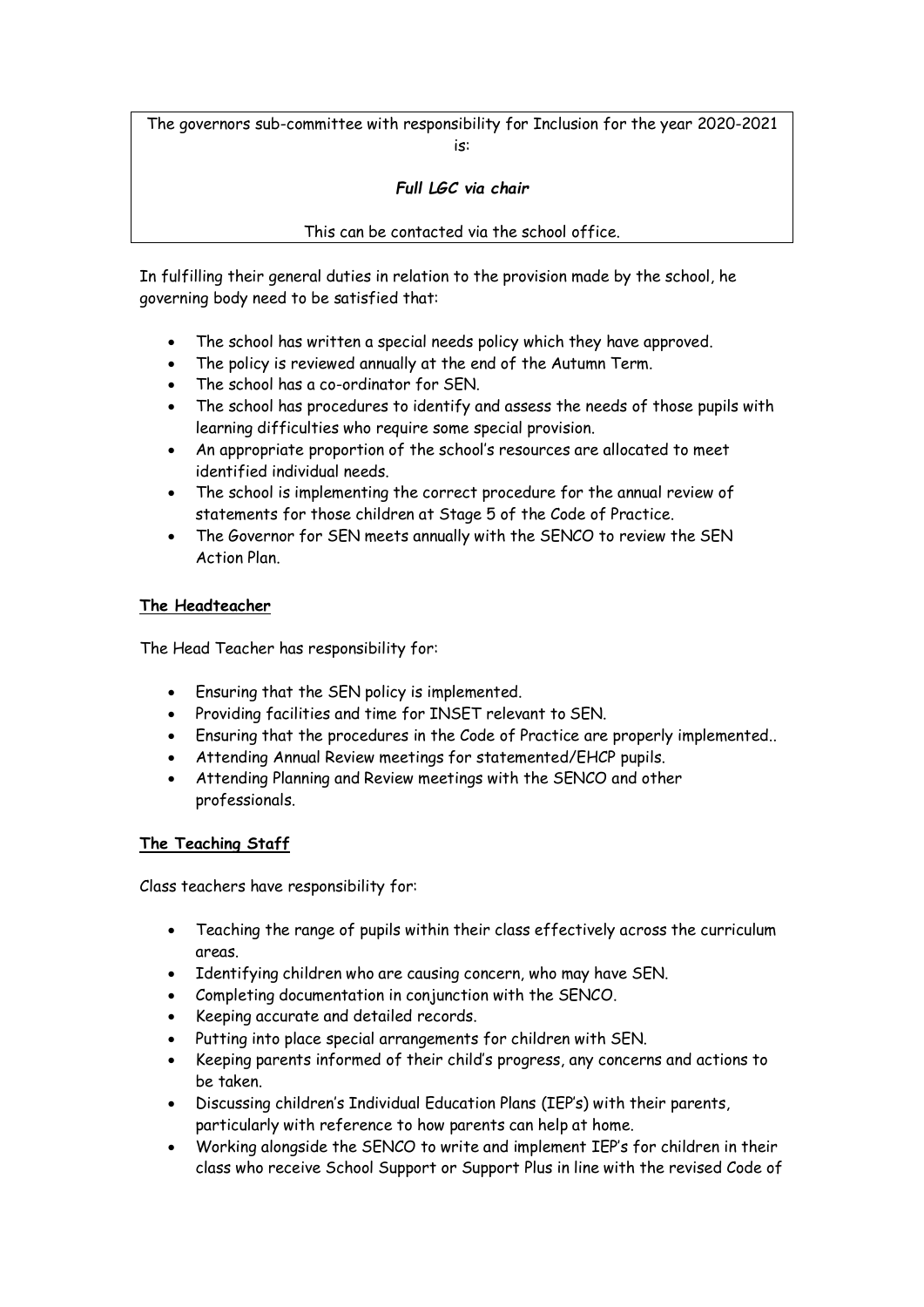Practice.

- Liaising with the SENCO, teaching support staff and outside agencies.
- Showing differentiation in their planning for children within their class of differing abilities.

# **The SENCO**

The Special Needs Co-ordinator is responsible for:

- Working in partnership with the class teachers, support staff and the Headteacher in developing strategies to support children with SEN.
- Advising and liaising with the class teachers across the whole school.
- Leading staff development in Special Needs related issues as appropriate.
- Support and advise class teachers in the writing of IEP's.
- Keeping fully informed about Government and LEA educational initiatives in relation to SEN and attend appropriate courses.
- Regularly reviewing and updating the Special Needs Policy.
- Maintaining and administering the SEN register.
- Overseeing the records of all pupils with SEN.
- Chairing Annual Review Meetings for children with statements for special needs and compiling relevant documentation.
- Undertaking the LEA Special Needs audit and collating any documentation of Matrix material as required.
- Supporting the professional development of support staff working with children with SEN.
- Identifying and agreeing, through liaison with the Headteacher and the Chair of Governors, Annual Performance Management Targets as required by the Teachers Pay and Conditions of Employment.

**The SENCO works in partnership with the School's Special Needs Teachers, who support the SENCO in fulfilling the responsibilities listed above.**

# **Special Needs Teaching Assistants**

The Special Needs Teaching Assistants have responsibility for:

- Supporting children with SEN to access the curriculum as directed by the class teacher or SEN teachers.
- Working with statemented/EHCP children
- Liaising with class teachers, SENCO and other colleagues where appropriate.
- Keeping tracking sheets up to date to inform IEP reviews.
- Attending meetings and training as directed by the Headteacher or SENCO.
- Working with individual children or small groups of children to meet targets on IEP's.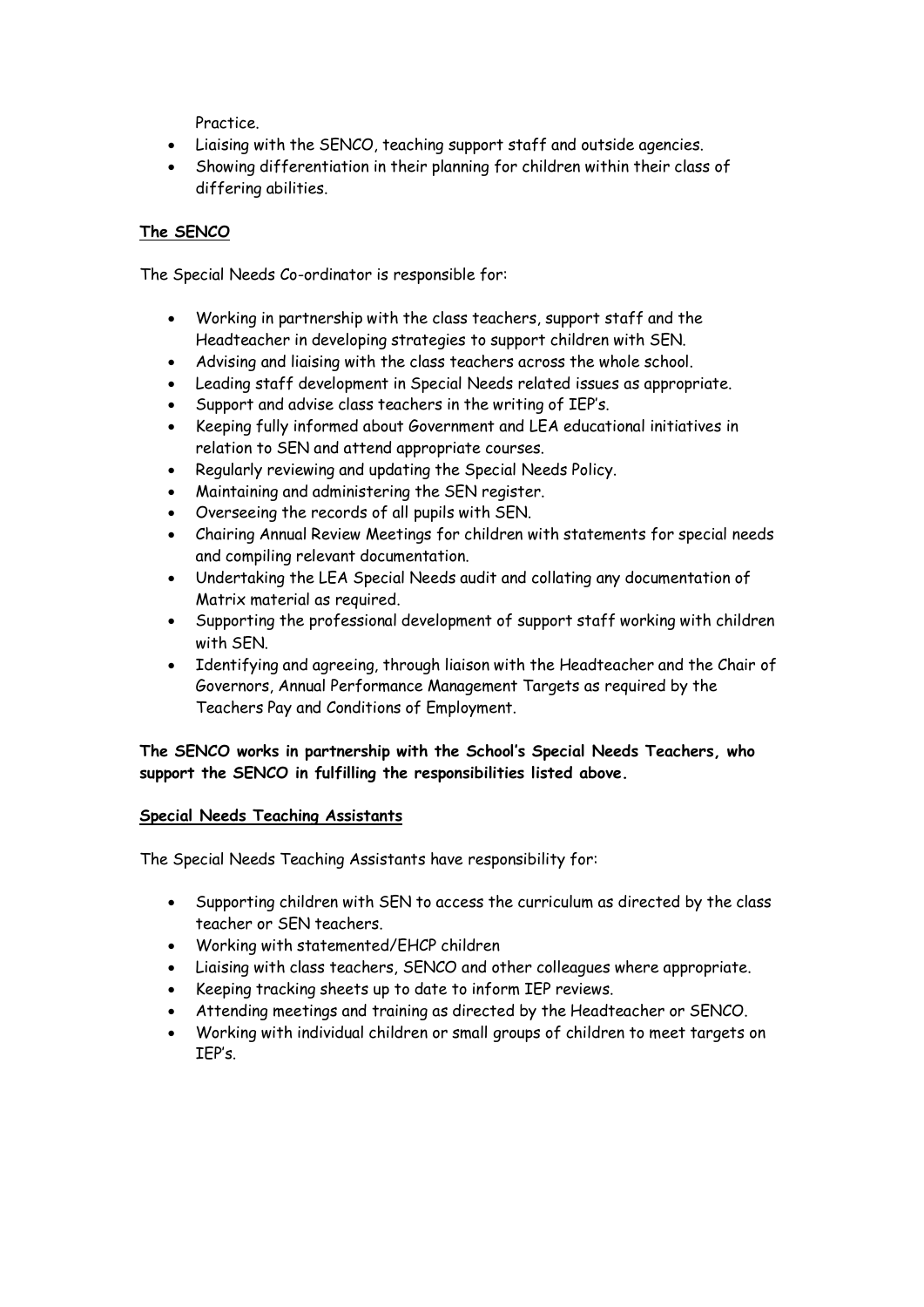# **Parents**

Parents have responsibility for:

- Ensuring their children attend school regularly and punctually.
- Informing the school of any problems or concerns.
- Supporting school policies.
- Helping their child at home with any specific tasks in consultation with the class teacher or the SEN team.
- Meeting home based targets on their child's IEP.
- Attending IEP review meetings and/or parent teacher consultation meetings.
- Attending other meetings as required by the Headteacher or SENCO in relation to their child's Special Educational Need.

# **Identification, Assessment, Record Keeping.**

#### **'20% of children have some form of special educational needs at some time.'**

# (Code of Practice 1995)

Identification of Special Educational Needs at an early stage is essential. This identification will be initiated in the majority of the cases by the class teacher – who will consult with the Headteacher, SENCO and parents.

# **Procedure**

For any identified special need, it is useful to divide the approach into 5 stages.

1.School based identification.

- 2.Advice from support agencies in addition to school support.
- 3.Direct involvement of other agencies.
- 4.Statutory assessment.
- 5. EHCP

At St. Mary's C. of E. Primary Academy we follow the Code of Practice and the procedure is set out below.

1. Class teachers will initially talk with the parents about their concerns and discuss ways of supporting their child at home in partnership with the school. If the need is considered more complex however, the SEN code of practice stages are used. The class teacher will discuss their concerns with the SENCO and the child's name will be added to the SEN register. At this stage it may be appropriate for some children to receive extra support either from a teaching assistant or the SENCO. Class teachers differentiate and plan for that child's needs.

2. The class teacher will closely monitor the child's progress and if the concern continues or grows then the child will be discussed again with the Special Needs Team. If it is agreed that the child needs further support then an Individual Education Plan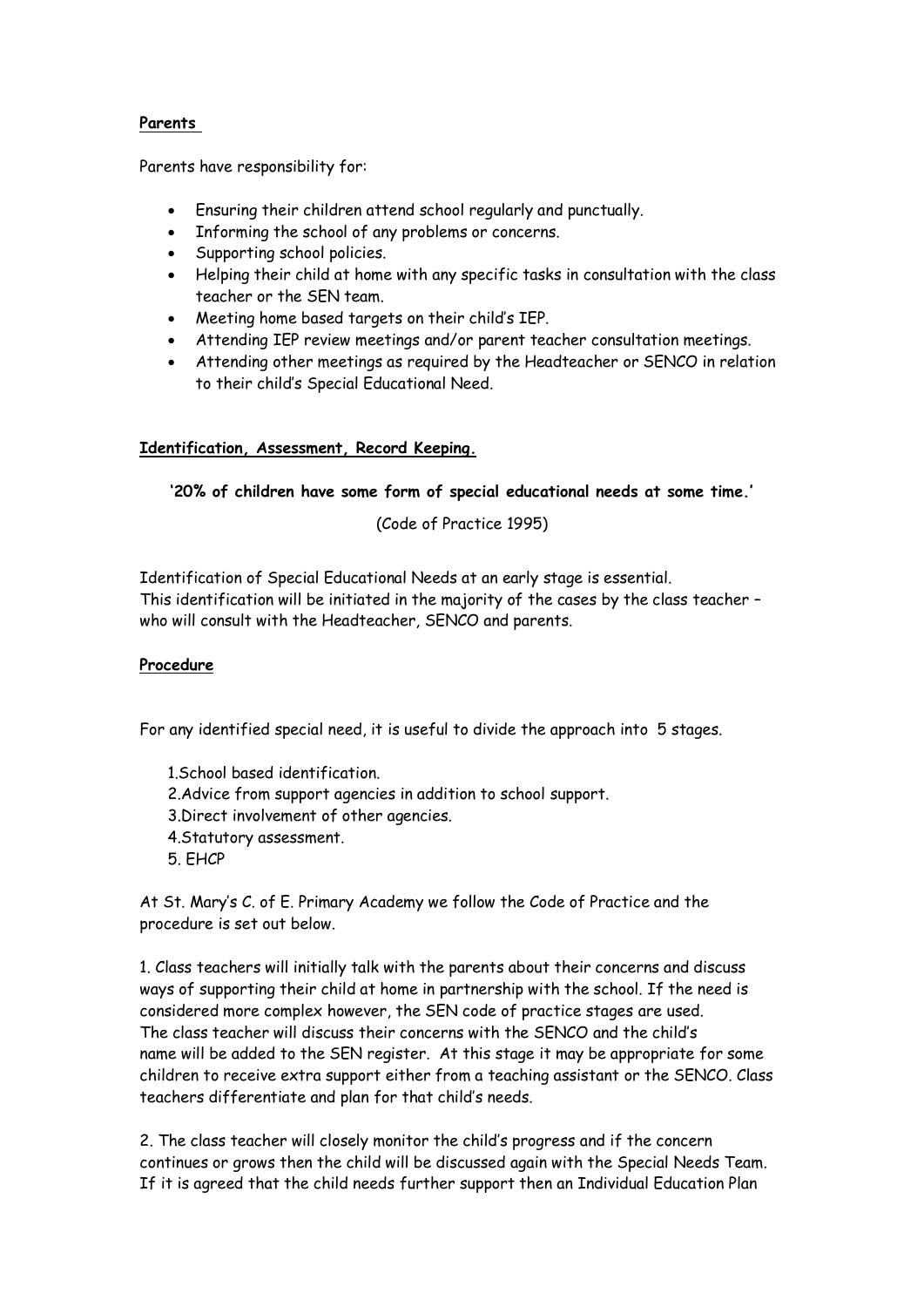will be drawn up and discussed with parents. These will be reviewed termly. Pupils will then access School Support from Teaching Assistants and/or SENCO where appropriate. Some specialist assessments may be used and other professionals may be consulted either by the school or by parents e.g.speech and language therapists, occupational therapists, behaviour specialists, EAL specialists, and educational psychologists. Any child being discussed with an Educational Psychologist should have form RP1 completed and signed by the Headteacher. **Parental permission for the involvement of any other agency is required.**

3. If the strategies previously used and documented are not leading to sufficient progress outside agency involvement will be sought after appropriate permission has been sought from parents or carers.

4.If the child is still considered to have not made sufficient progress and a great deal of concern is felt by teachers and parents, an application may be made to the Panel for the child to undergo a Statutory Assessment. Applicants must satisfy the audit criteria for this stage for the school to petition on their behalf.

The educational psychologist's report and those of any other professionals involved with the child will be scrutinised by the Panel and a decision as to whether to proceed to Stage 5 will be taken by the LEA.

5.As a result of this procedure, a child may receive an EHCP (Education & Health Care Plan). This will determine whether or not the child should continue to be educated at St. Mary's C. of E. Primary Academy or whether a different placement may be more appropriate.

6.There is a right of appeal against any decisions made. All statements are reviewed annually by the school, the LEA and parents.

# **Assessment**

School's assessment procedures apply to all pupils including those with SEN. Where necessary Portfolios, Year Group and Whole School tests, as well as any specialised test results can be used to reinforce the evidence provided through the child's daily work. Special Educational Needs are identified by using information from parents and carers, outside agencies, pupils records, standardised and specialist tests.

Standardised assessments include:

- EYFSP assessment in Reception.
- P levels of the national curriculum. (PIVATS)
- Assessments from in year tests such as PIRA, PUMA, NFER
- KS1 SATS, KS2 NCT's and end of year 3,4 & 5 Optional SAT's test results..

Specialised tests from the School's SENCO and outside agencies might include:

- **•** British Picture Vocabulary Test.
- Raven's
- Diagnostic tests for specific learning difficulties.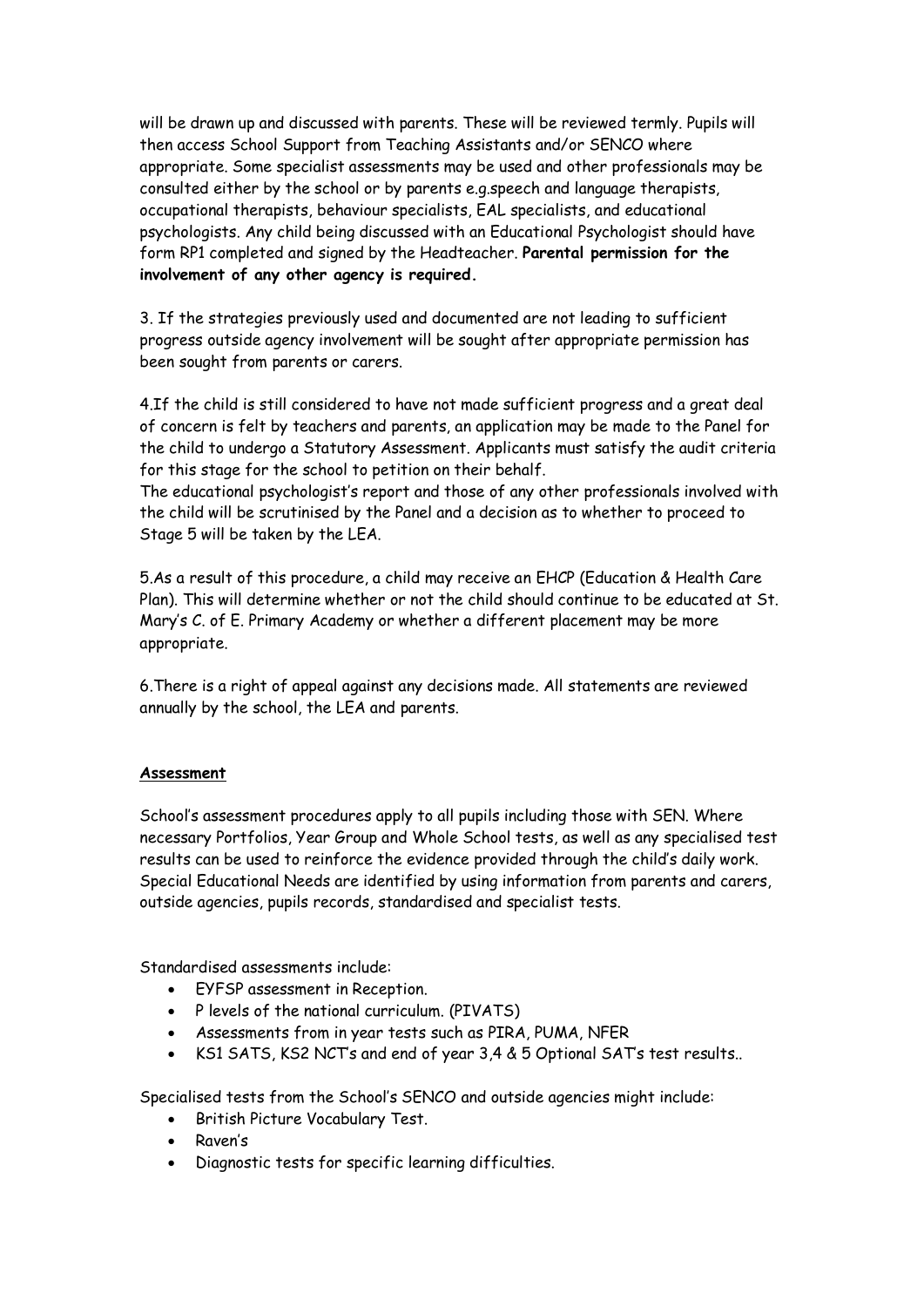The School Nurse will carry out tests for hearing and eyesight problems and liaise closely between the School, parents and the school doctor.

# **LEA Audit Criteria**

All children on the School's Special Needs register must be registered at the appropriate stage of special needs according to the usual Criteria.

The SENCO updates the register at least once termly and completes the LEA Audit in November.

# **Admission arrangements**

Liaison meetings are held with all the agencies that are providing support for the child before school entry. The advice provided by the support agencies is put into action and there are regular liaison meetings to review progress. We currently liaise with the following agencies in relation to new entrants to school.

- Child Development Centre
- Health visitors
- Physiotherapy
- Portage
- Occupational Therapy
- Speech and language Therapy
- Local Playgroups
- **•** Social Services Department
- Child and Adolescent Mental Health Service
- Educational Psychologists

We do not have the facilities necessary to admit children with physical disabilities to the second floor of school at present. The Accessibility Action Plan identifies the means by which the school intends to address this issue.

# **Curriculum Provision**

All curriculum provision should be guided by the governing principles of the St. Mary's C. of E. Primary Academy Learning and Teaching Policy, particularly in regard to differentiation of the classroom tasks, allocation of places within ability groups and use of Teaching Assistant time.

**Wave 1** provision is defined as the regular, high quality and clearly differentiated curriculum that is delivered to every child.

**Wave 2** provision is the provision given to targeted groups through bespoke interventions such as phonic catch ups, pre-teaching, same-day intervention etc.

**Wave 3** provision is the particular, usually individually targeted, provision that the majority of those children on the SEN register will be provided. (Numicon in Key Stage 2, individualised Speech and Language Therapy etc)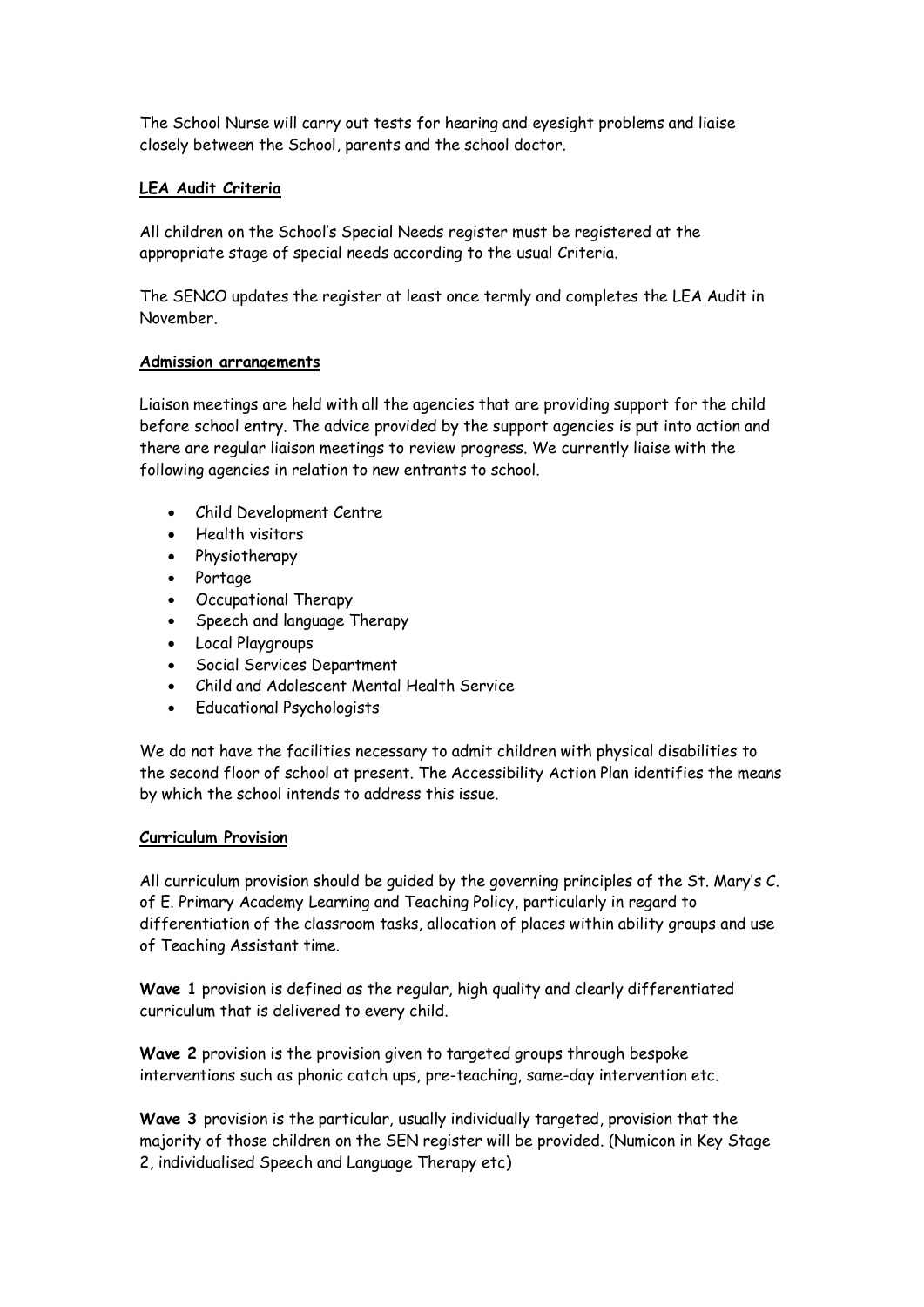With the youngest pupils, additional support will usually be provided in class with small group withdrawal to a separate area of the room base as appropriate. Older children and those working with the SNT will often be withdrawn to work separately in our SEN area.

Particular importance is given to the use of ICT to support their work.

We have a well-equipped and comfortable nurture room which has been planned to serve the needs of small groups of children requiring additional support. They have access to ICT, literacy, numeracy and behaviour support materials than might be possible within a class base. There is also a small sensory room which is accessible to all children.

At all times these pupils will be working towards IEP targets that have been planned together with the class teacher, and Teaching Assistants. Liaison and planning between all those involved with the pupils with SEN is pivotal in our curriculum provision.

The SENCO, and the Teaching Assistants use their experience and contact with children on the SEN register to inform and update IEP's.

The SEN team meets regularly to review individual pupils, groups or other issues. The newly proposed staffing structure will deal very closely with aspects of Inclusion and may well redefine the "Inclusion Team" which will operate in the future.

#### **Parents as partners**

The aim at school is that our relationship with all parents is a good working partnership based on mutual respect for each other's expertise and experience. We need each other to support children in their effective learning. Parents are always welcome in school and are encouraged to keep in contact when they cannot come in personally.

Regular meetings with the class teacher and the SENCO are encouraged and those children receiving School Support will have the opportunity to discuss IEP's and their reviews.

From reception we seek to reinforce how much we value parental involvement in School and in their child's learning. We hope parents feel able to bring their worries and concerns to the teacher's attention (and vice versa). Such open dialogue will help to identify Special Needs earlier.

#### **Annual Review**

Parents of children with an EHCP or receiving funding are informed as far in advance as possible of the date of their child's annual review meeting. They are informed of the agencies invited to attend the review.

Parents and children are asked to complete a progress summary report which will be circulated for discussion at the meeting. Those invited to the review are also be invited to submit a written report if appropriate. The school will of course provide detailed written advice summarising the child's progress. All members of staff who work with the child, will be invited to attend the review. The SENCO will usually chair the meeting. A full report of the discussions and outcomes will be sent to the LEA.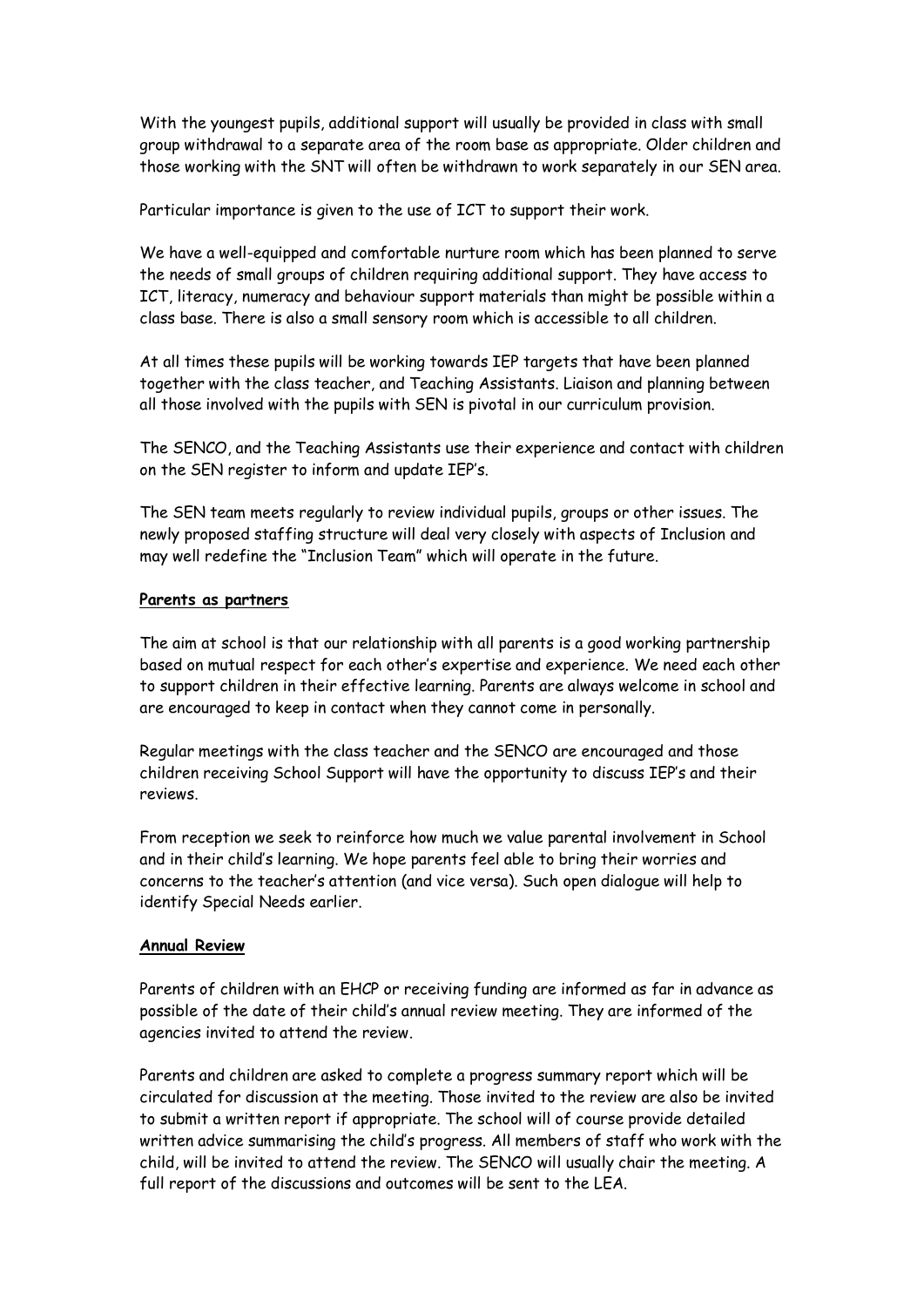#### **Work with other colleagues**

We have links with many outside agencies including:

- Educational Psychology Service
- Learning Support Team
- Behaviour Support Team
- School Nurse
- Speech and Language Therapy
- Occupational Therapy
- Social Services
- Child and Adolescent Mental Health Service
- Child Development Centre
- Support team for Ethnic Minority Pupils (STEMP)
- Secondary School Staff

# **Planning and Review Meeting**

The SENCO, Headteacher and the School Special Needs Team meet termly with the Learning Support Team, the Educational Psychologist and other agencies, as appropriate, to discuss and plan for individual pupils and whole school issues.

Parental permission is always sought before discussions of any individual children. The meeting is chaired by the SENCO and minuted by a member of the SNT. These minutes are circulated to the professionals and copies kept in each child's file as appropriate.

# **Procedures for Policy Review and Evaluation**

This policy is reviewed and evaluated annually during the Autumn Term. If there are significant changes then the policy will then be submitted to the Governors for approval.

# **Complaints Procedure**

Concerns can be taken at any time to the SENCO or the Headteacher. It is hoped that concerns can be resolved informally, but if not, a formal complaint can be made to the Governors. Information will then be collected and the Governors will hold a complaint hearing.

If parents are not satisfied with the outcomes of this hearing, then grievances can be taken further with the LEA.

# **Management of SEN provision**

**The SEN Team:**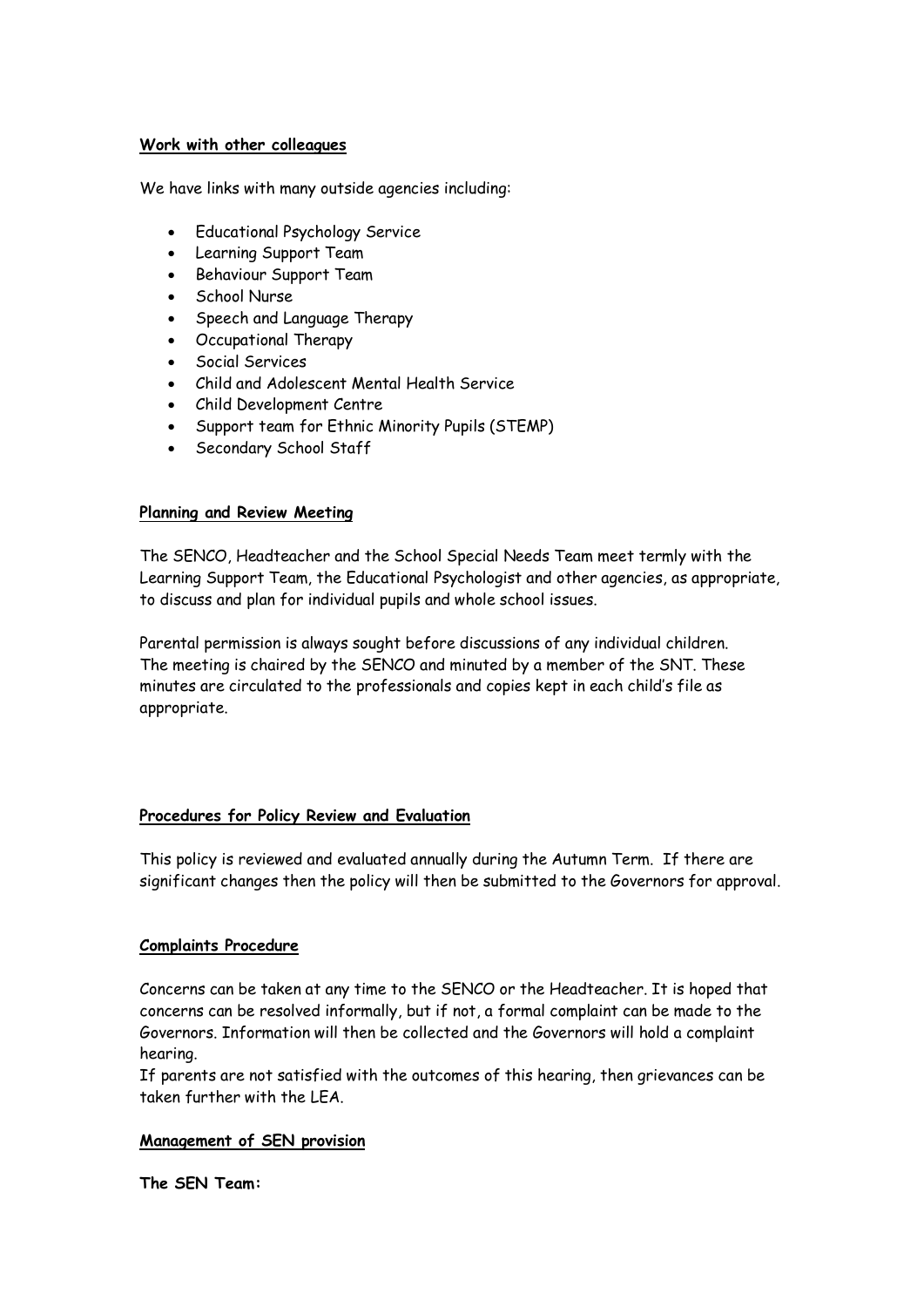| SFNCO:                             | Louise Atkinson<br>Mark Ford- head                                                                                                                                                                           |
|------------------------------------|--------------------------------------------------------------------------------------------------------------------------------------------------------------------------------------------------------------|
| Inclusion/Attendance Officer       | Debbie Stanton                                                                                                                                                                                               |
| Special Needs Teaching Assistants: | Carol Micklethwaite<br>Mandy Parker<br>Lisa Robinson<br><b>Tracey Spivey</b><br>Natalie Hirst<br>Helen Easterby<br>Lauren Wormald<br>Debbie Winstanley<br>Joanne Williamson<br>Dawn Greenaway<br>Emma Meston |

The school has also procured specialist Speech and Language therapy input for half a day each week from a private provider.

#### **Funding**

Funding for SEN is carried out in accordance with the LEA guidelines.

Provision for pupils takes into consideration the four different strands as recommended in the revised Code of Practice.

Time is allocated for:

- Planning, assessment and review
- Differentiation and classroom management
- Direct teaching and Teaching Assistant Support
- Resourcing, materials and training for staff

#### **Training**

The SENCO has achieved the masters qualification for practising SENCOs. Subsequent updates of training have been undertaken where appropriate.

All SEN staff are encouraged to attend training for their own professional development and for the benefit of the school in line with the School Development Plan.

In addition the SENCO and the SEN team are expected to contribute to school INSET on matters relating to SEN as well as supporting the induction of NQT's

# **Whole School Planning**

IEP targets at school are SMART i.e. specific, measurable, achievable, realistic and